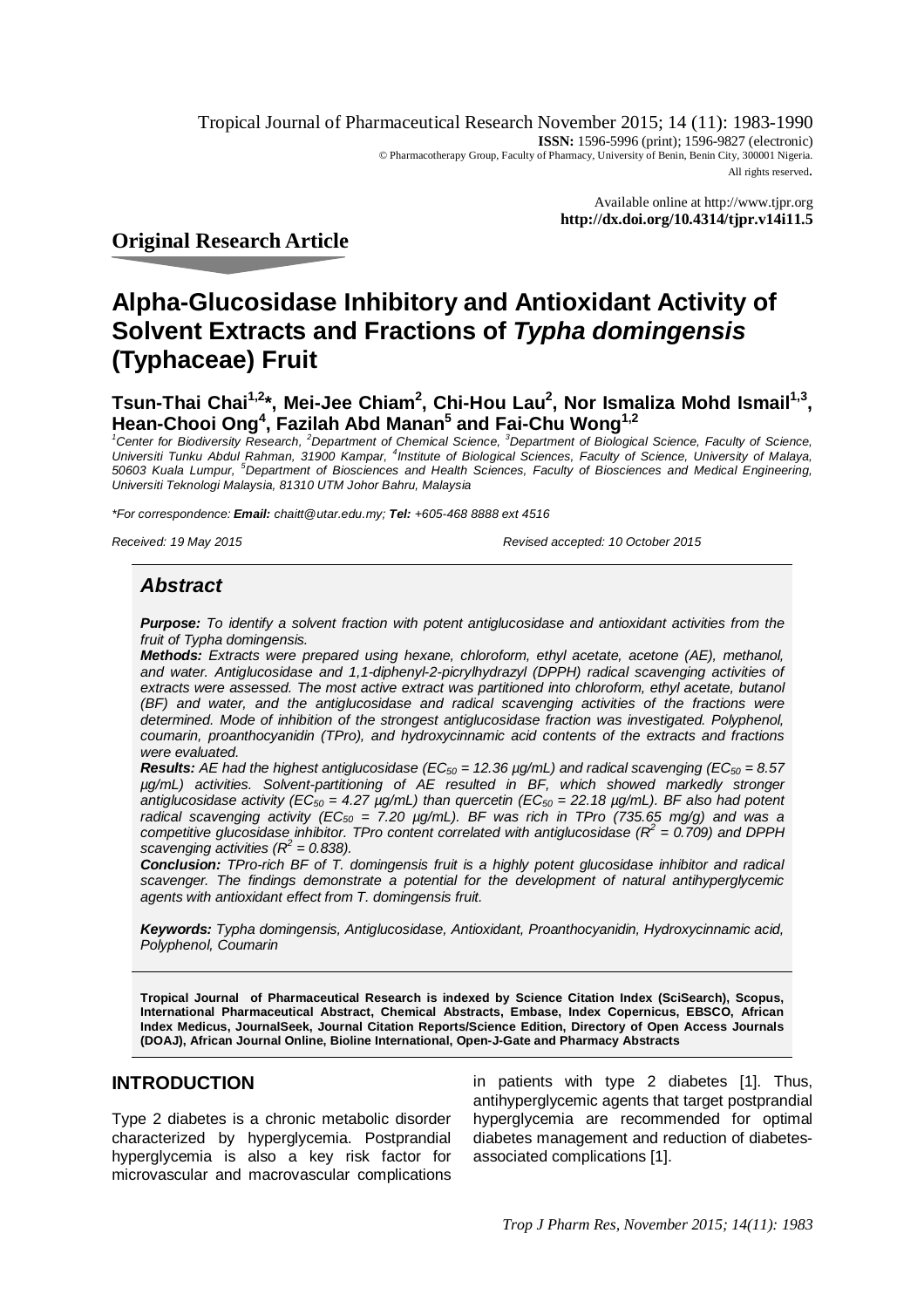α-Glucosidase is well-recognized as a therapeutic target for the modulation of postprandial hyperglycemia. α-Glucosidase inhibitors are used in therapy to delay or inhibit gastrointestinal digestion of oligosaccharides and the subsequent release of glucose. This consequently delays or reduces glucose absorption into the bloodstream following food uptake [2]. Acarbose, miglitol, and voglibose are antiglucosidase drugs that are orally administered for the management of postprandial hyperglycemia. Owing to their undesirable side effects, there is great interest among researchers worldwide to search for alternative glucosidase inhibitors. Minimal side effects and low costs of herbal medicines in the treatment of diabetes have encouraged the search for glucosidase inhibitors of plant origin [2,3].

In this study, we evaluated the potential of medicinal plant *Typha domingensis* Pers. (Typhaceae) as a source of potent, natural αglucosidase inhibitors. The fruit and inflorescence of several *Typha* species are traditionally used in the treatment of wounds and bleeding in different regions of the world [4,5]. *T. domingensis* fruit is not traditionally used as an antidiabetic remedy. However, our preliminary screening has revealed moderate antiglucosidase and antioxidant activities in the crude water extracts of *T. domingensis* fruit, which were greater in potency compared with the male and female flowers [6]. At present, the antiglucosidase and antioxidant capacities of the *T. domingensis* plant are underexplored in the literature. Searching for concurrent antiglucosidase and antioxidant properties in the *T. domingensis* fruit has practical significance. Diabetic complications that are associated with postprandial hyperglycemia are known to be caused by the induction of oxidative stress [1]. Hence, dual-function antidiabetic agents with concurrent antiglucosidase and antioxidant properties may provide additional benefits when compared with single-function glucosidase inhibitors.

As an extension to our previous screening work [6], a more detailed investigation was undertaken where bioassay-quided fractionation was performed on *T. domingensis* fruit. The antiglucosidase and radical scavenging activities of *T. domingensis* fruit extracts prepared by using extraction solvents differing in polarity were compared in this study. The most potent extract was further solvent-partitioned into different fractions and their antiglucosidase and radical scavenging activities were established. The

contents of bioactive phytochemicals (polyphenols, coumarins, proanthocyanidins, and hydroxycinnamic acids) in the solvent extracts and fractions were determined and their correlations with antiglucosidase and radical scavenging activities were analyzed. Enzyme kinetic study was also performed to understand the possible mode of inhibition exerted by the solvent fraction exhibiting the most potent antiglucosidase activity.

## **EXPERIMENTAL**

#### **Plant sample**

Healthy, mature fruits of *Typha domingensis* were collected in May 2013 from a population of *T. domingensis* inhabiting a lakeshore at the Universiti Tunku Abdul Rahman (UTAR) campus. The species of the plant was authenticated by Professor Hean-Chooi Ong, a plant taxonomist at University of Malaya, Malaysia. A herbarium specimen has been stored at UTAR's Faculty of Science for future reference.

#### **Preparation of solvent extracts**

Fruits of *T. domingensis* were cleaned by rinsing in distilled water and then blotted dry with tissue paper. The samples were then oven-dried at 45 °C to constant weight. The dried sample was pulverized using a Waring blender. Solvent extracts were prepared by first mixing the pulverized samples with hexane, chloroform, ethyl acetate, acetone, methanol, or autoclaved deionized water at a 1:10 (dry weight: volume) ratio. Each of the mixtures was incubated at 25  $\degree$ C for 48 h on an orbital shaker (100 rpm). The mixtures were subsequently vacuum-filtered and the filtrates were centrifuged at 8600 g and 4 °C for 10 min. The supernatants obtained from the hexane extract (HE), chloroform extract (CE), ethyl acetate extract (EAE), acetone extract (AE), methanol extract (ME), and water extract (WE) were collected, whereas the pellets were discarded. The organic solvent extracts were concentrated by rotary evaporation *in vacuo* and then taken to dryness in an oven at 35  $^{\circ}$ C; WE was freeze-dried. The solid residues recovered from HE, CE, EAE, AE, and ME were dissolved in dimethyl sulfoxide (DMSO), whereas the solid residue of WE was redissolved in water. Aliquots of 50 mg/mL were prepared and stored at -20  $^{\circ}$ C until further use.

#### **Determination of antiglucosidase activity**

Glucosidase inhibitory activity was determined as previously described [6]. Quercetin was used as a reference compound as its effectiveness as a

*Trop J Pharm Res, November 2015; 14(11): 1984*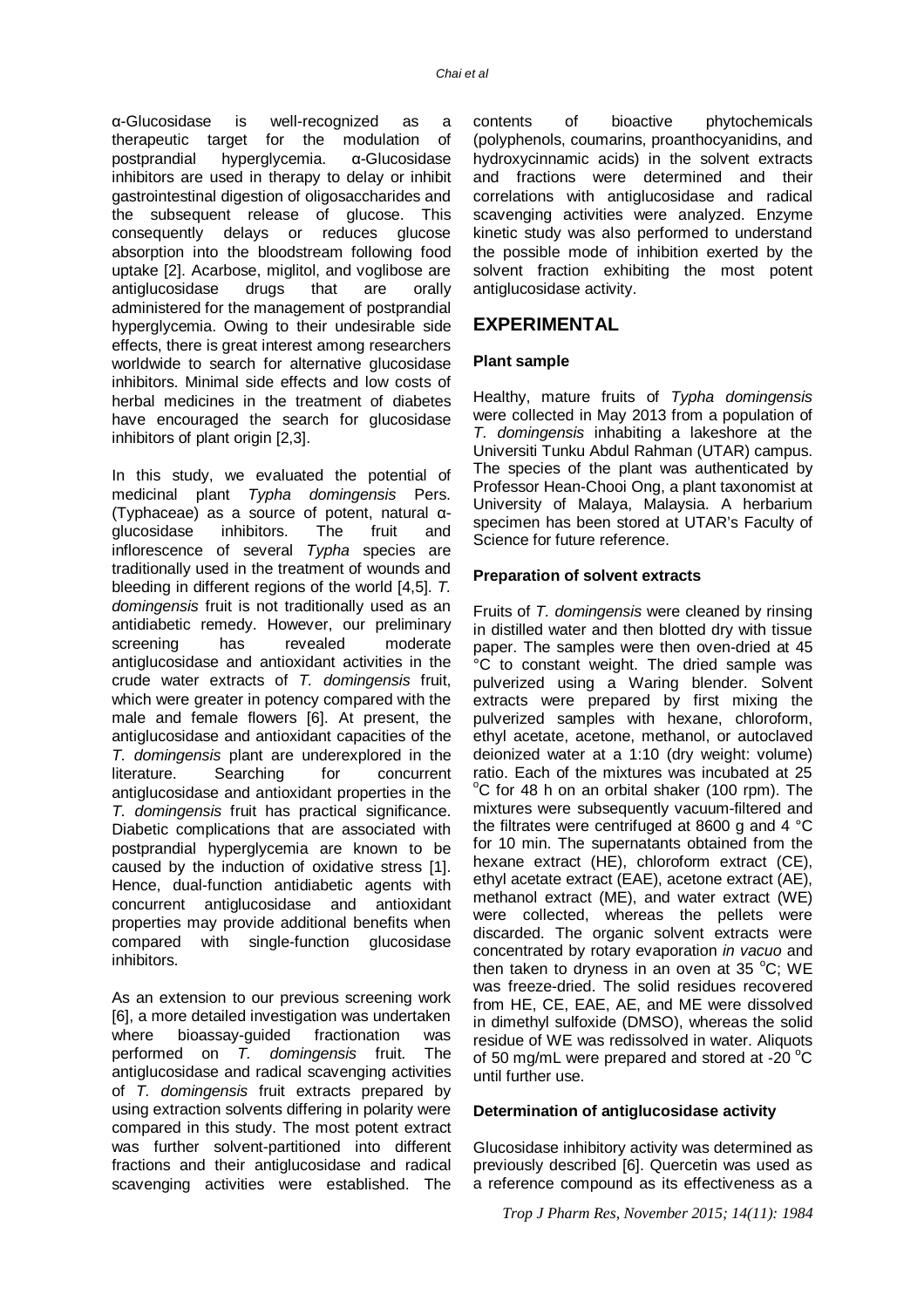glucosidase inhibitor *in vivo and in vitro* has been established  $[7,8]$ .  $EC_{50}$ , defined as the extract/fraction concentration required to achieving 50 % antiglucosidase activity, was determined by using linear regression analysis.

#### **Determination of 1, 1-diphenyl-2 picrylhydrazyl (DPPH) radial scavenging activity**

DPPH radical scavenging assay was carried out as previously described [9]. Ascorbic acid was used as the positive control.  $EC_{50}$ , defined as extract/fraction concentration required to achieve 50 % DPPH scavenging activity, was determined by using linear regression analysis.

#### **Antiglucosidase and radical scavenging activities of different fractions**

Fractionation of AE was carried out by suspending the solid residue of AE (2 g) in 100 mL of deionized water, followed by sequential partitioning into chloroform, ethyl acetate, and butanol by using a separatory funnel. Chloroform fraction (CF), ethyl acetate fraction (EAF), butanol fraction (BF), and water fraction (WF) were obtained. CF, EAF, and BF were concentrated by rotary evaporation *in vacuo* and then taken to dryness in an oven at 35  $^{\circ}$ C; WF was freeze-dried. The yield of CF, EAF, BF, and WF was 20.2, 20.1, 22.8, and 3.4 % w/w, respectively. The solid residues recovered from CF, EAF, and BF were dissolved in DMSO, whereas the solid residue of WF was redissolved in water. Aliquots of 50 mg/mL were prepared and stored at -20 $\degree$ C until used. Antiglucosidase and DPPH scavenging activities of fractions were determined as described above. Their  $EC_{50}$ values were also determined by using linear regression analysis.

#### **Phytochemical contents and correlation with bioactivities**

Total phenolic (TP), total proanthocyanidin (TPro), and total hydroxycinnamic acid (THA) contents of extracts/fractions were determined as described in [6]. The three paramerets were expressed as mg gallic acid equivalents (GAE)/g sample, mg leucocyanidin equivalents (LE)/g sample and mg caffeic acid equivalents (CAE)/g sample, respectively. Total coumarin (TCou) content was determined as described in [10] and expressed as mg coumarin equivalents (CE)/g sample. Correlation analyses were carried out between phytochemical contents of all extracts and fractions and the  $1/EC_{50}$  values of antiglucosidase and DPPH scavenging activities.

Coefficient of determination  $(R^2)$  was determined from the analyses.

#### **Evaluation of mode of α-glucosidase inhibition by butanol fraction**

The antiglucosidase assay described above was carried out in the presence or absence of BF  $(4.27$  and 5.34  $\mu$ g/mL) using 0 - 2 mM of the pnitrophenyl α-D-glucopyranoside (*p*-NPGP) substrate (S). The amount of p-nitrophenol formed during the reactions was determined by using a p-nitrophenol standard curve. Reaction velocity (v) was calculated as the amount of pnitrophenol formed (mM) per reaction duration (min). A Lineweaver-Burk plot was prepared. The mode of inhibition of glucosidase by BF was determined by analyzing the double reciprocal (1/v versus 1/[S]) plot using the Michaelis-Menten kinetics.  $V_{max}$  (maximum velocity) and  $k_m$ (substrate concentration that yields a halfmaximal velocity) were determined from the plot.

#### **Data analysis**

All experiments were carried out in triplicates and data are expressed as mean ± standard error of the mean (SEM). Statistical analyses were performed using SAS (Version 9.2). Data were analyzed by one-way ANOVA test and means of significant differences were separated using Fisher's Least Significant Difference (LSD) test or Student's t test at  $\alpha$  = 0.05. Linear regression and correlation analyses were carried out using Microsoft Office Excel 2003.

# **RESULTS**

All solvent extracts of *T. domingensis* fruit, except HE, exhibited concentration-dependent increases in antiglucosidase activity when tested at 20, 40, 60, 80, and 100 µg/mL (data not shown). No antiglucosidase activity was detected in HE. The  $EC_{50}$  value of antiglucosidase activity of AE (12.36 µg/mL) was the lowest among all the solvent extracts (Table 1). The  $EC_{50}$  values of AE and ME are 44 % and 37 % lower than that of quercetin, respectively. The  $EC_{50}$  values of CE and EAE are 162 % and 488 % higher than that of quercetin. The  $EC_{50}$  value of WE was not statistically different from that of quercetin.

All six extracts of *T. domingensis* fruit showed an increase in DPPH scavenging activity in a concentration-dependent manner when tested at 20, 40, 60, 80, and 100 µg/mL (data not shown).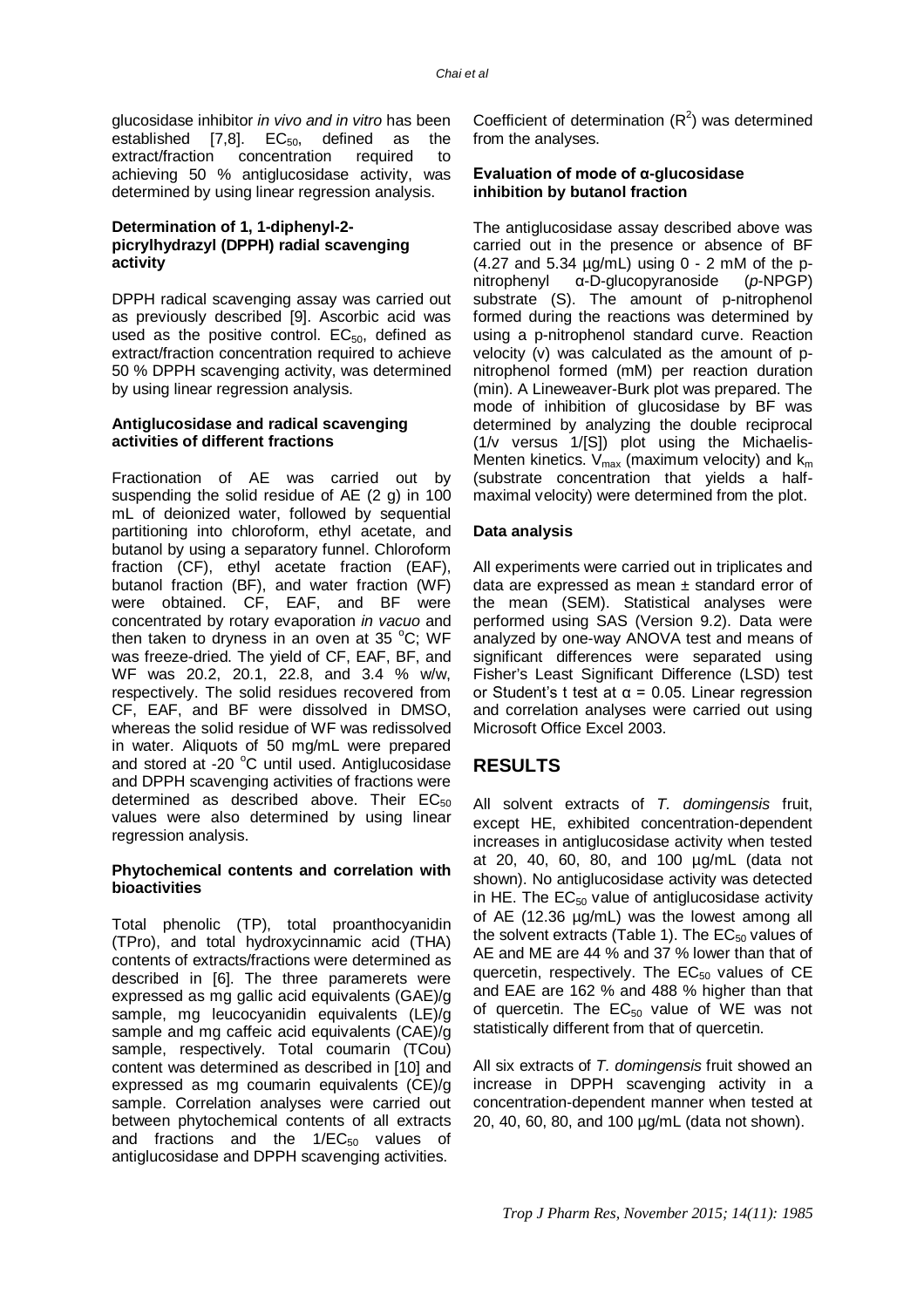#### *Chai et al*

|                  | $EC_{50}$ value ( $\mu q/mL$ ) |                                 |  |  |
|------------------|--------------------------------|---------------------------------|--|--|
| <b>Extract</b>   | Antiglucosidase activity       | <b>DPPH</b> scavenging activity |  |  |
| HE.              | nd                             | $929.30 \pm 22.29^*$            |  |  |
| <b>CE</b>        | $58.15 \pm 4.46^*$             | $63.98 \pm 0.79^*$              |  |  |
| <b>EAE</b>       | $130.33 \pm 0.69^*$            | $43.84 \pm 0.35^*$              |  |  |
| AE               | $12.36 \pm 0.05^*$             | $8.57 \pm 0.20^*$               |  |  |
| ME.              | $14.03 \pm 0.55^*$             | $11.64 \pm 0.42^*$              |  |  |
| <b>WE</b>        | $24.11 \pm 0.68$               | $11.77 \pm 0.18^*$              |  |  |
| Positive control | $22.18 \pm 0.88$               | $3.56 \pm 0.12$                 |  |  |
|                  | (Quercetin)                    | (Ascorbic acid)                 |  |  |

*Data are mean ± SEM (n = 3). The asterisks (\*) denote values that are significantly different (p < 0.05) compared*  with the positive control, as determined by using Student's t test. nd = not determined. HE had no detectable *antiglucosidase activity; hence, EC<sup>50</sup> value was not calculated*

AE had the lowest  $EC_{50}$  value for DPPH scavenging activity (8.57 µg/mL) among all the solvent extracts (Table 1). The  $EC_{50}$  value of AE was 2.4-fold greater than that of ascorbic acid. HE had the highest  $EC_{50}$  value among the extracts, which is also 260-fold higher than that of ascorbic acid.

Phytochemical analysis revealed that AE, ME, and WE generally contained higher levels of TP, TCou, TPro, and THA contents, relative to HE, CE, and EAE (Table 2). The four classes of phytochemicals were detected in all six solvent extracts, with the exception that THA was not detectable in HE. Among the six extracts, ME had the highest TCou, TPro, and THA contents, whereas AE had the highest TP content.

Among the organic and water fractions partitioned from AE, concentration-dependent increase in antiglucosidase activity was detected when BF, EAF, and WF were tested at 2, 4, 6, 8, 10, 15 and 20  $\mu$ g/mL (data not shown).  $EC_{50}$ values of the antiglucosidase activity of organic and water fractions of AE ranged between 4.27 and 28.68 µg/mL (Table 3). BF had the lowest  $EC_{50}$  value, which is about 5-fold lower than the  $EC_{50}$  value of quercetin.

| Table 2: Phytochemical contents of organic solvent and aqueous extracts |  |  |  |  |
|-------------------------------------------------------------------------|--|--|--|--|
|                                                                         |  |  |  |  |

| <b>Extract</b> | <b>Phytochemical content</b>  |                          |                                 |                                |  |
|----------------|-------------------------------|--------------------------|---------------------------------|--------------------------------|--|
|                | TP (mg GAE/g)                 | TCou (mg CE/g)           | TPro (mg LE/g)                  | THA (mg CAE/g)                 |  |
| HE.            | $2.38 \pm 0.04^a$             | $14.37 \pm 0.50^a$       | $0.14 \pm 0.03^a$               | nd                             |  |
| <b>CE</b>      | 14.01 $\pm$ 0.44 <sup>b</sup> | $33.07 \pm 0.70^b$       | $0.80 \pm 0.06^a$               | $4.13 \pm 0.18^a$              |  |
| EAE            | 61.24 $\pm$ 0.29 <sup>c</sup> | $26.05 \pm 0.47^{\circ}$ | $50.40 \pm 2.67^b$              | $50.81 \pm 0.52^b$             |  |
| AE             | $574.07 \pm 7.80^{\rm d}$     | $75.04 \pm 1.97^{\rm d}$ | $298.96 \pm 23.06^{\circ}$      | 291.85 $\pm$ 7.07 <sup>c</sup> |  |
| <b>ME</b>      | $401.46 \pm 5.77^e$           | $92.00 \pm 2.94^e$       | 416.87 $\pm$ 11.79 <sup>d</sup> | $306.67 \pm 6.42^d$            |  |
| <b>WE</b>      | $192.79 \pm 5.10^{\dagger}$   | $41.55 \pm 0.19^f$       | $332.35 \pm 16.91^{\circ}$      | $266.67 \pm 1.28^e$            |  |

*Data are mean ± SEM (n = 3). Values in the same column that are followed by different superscript letters are significantly different (p < 0.05), as determined by using Fisher's LSD test. nd = not detectable*

**Table 3:** EC<sub>50</sub> values of the antiglucosidase and DPPH scavenging activities of the solvent fractions of AE

|                  | $EC_{50}$ value ( $\mu q/mL$ ) |                                 |  |  |
|------------------|--------------------------------|---------------------------------|--|--|
| <b>Fraction</b>  | Antiglucosidase activity       | <b>DPPH scavenging activity</b> |  |  |
| <b>CF</b>        | nd                             | $309.95 \pm 53.49^*$            |  |  |
| <b>EAF</b>       | $27.72 \pm 2.68$               | $7.33 \pm 0.46^*$               |  |  |
| BF               | $4.27 \pm 0.03^*$              | $7.20 \pm 0.42^*$               |  |  |
| <b>WF</b>        | $28.68 \pm 2.01*$              | $90.85 \pm 6.65^*$              |  |  |
| Positive control | $22.18 \pm 0.88$               | $3.56 \pm 0.12$                 |  |  |
|                  | (Quercetin)                    | (Ascorbic acid)                 |  |  |

*Data are mean ± SEM (n = 3). The asterisks (\*) denote values that are significantly different (p < 0.05) compared*  with the positive control, as determined by using Student's t test. nd = not determined. Chloroform fraction *showed an erratic trend in antiglucosidase activity; hence, EC<sup>50</sup> value was not calculated*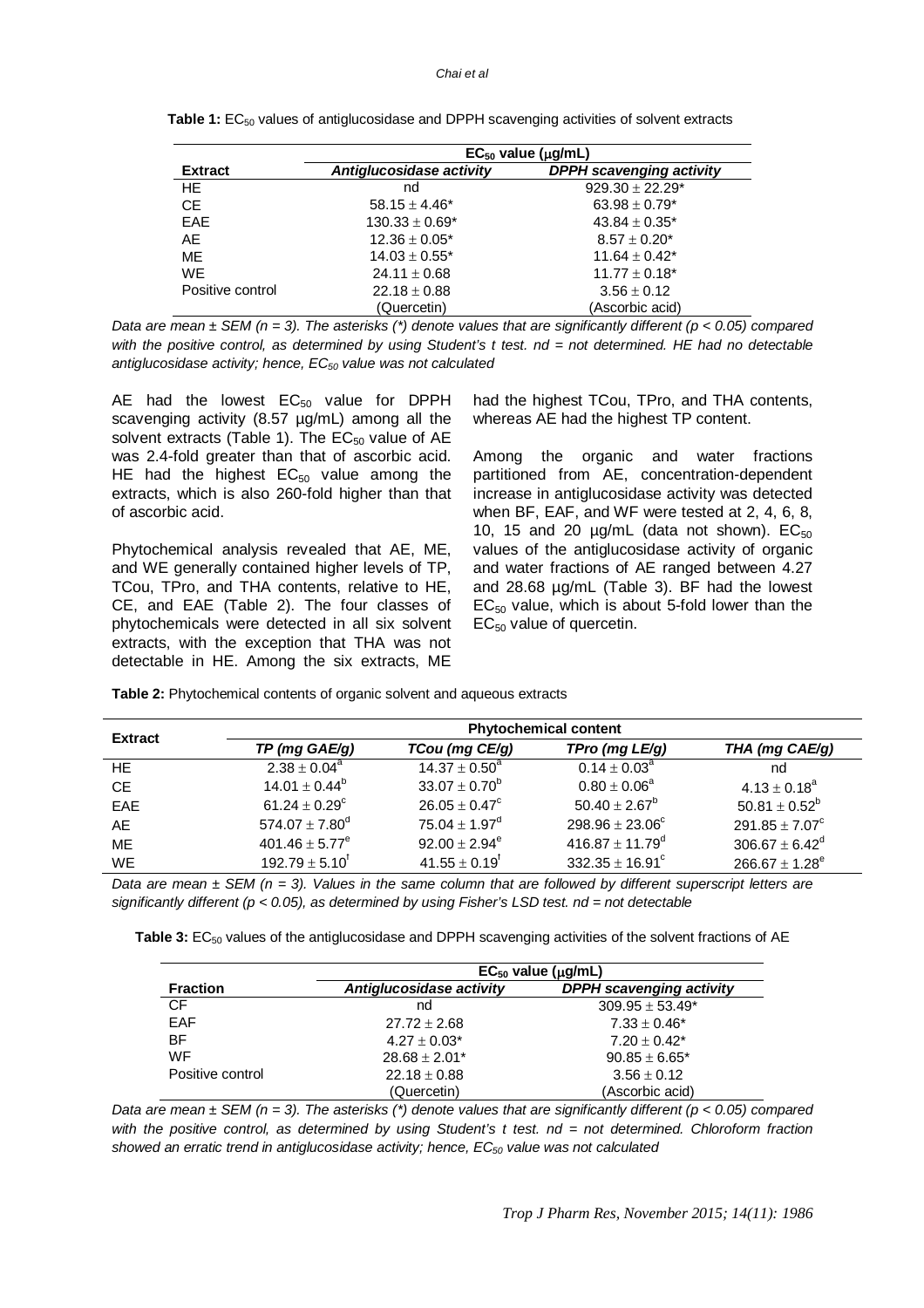|                 | <b>Phytochemical content</b>   |                    |                            |                                |
|-----------------|--------------------------------|--------------------|----------------------------|--------------------------------|
| <b>Fraction</b> | ТP<br>$(mg \text{ GAE}/g)$     | TCou<br>(mg C E/g) | <b>TPro</b><br>(mg L E/g)  | THA<br>(mg CAE/g)              |
| CF              | $27.16 \pm 3.57^{\circ}$       | $49.84 \pm 2.55^a$ | $1.11 \pm 0.25^{\circ}$    | $10.49 \pm 0.04^a$             |
| EAF             | $844.20 \pm 26.47^b$           | $25.42 \pm 0.31^b$ | $418.43 \pm 8.20^b$        | 549.63 $\pm$ 7.41 <sup>b</sup> |
| <b>BF</b>       | 640.96 $\pm$ 11.06 $^{\circ}$  | $36.60 \pm 0.13^c$ | $735.65 \pm 43.63^{\circ}$ | 554.81 $\pm$ 1.96 <sup>b</sup> |
| <b>WF</b>       | 165.67 $\pm$ 0.78 <sup>d</sup> | $6.72 \pm 0.22^d$  | $2.19 \pm 0.24^{\circ}$    | $159.48 \pm 0.93^c$            |

**Table 4:** Phytochemical contents of the solvent fractions of AE

*Data are mean ± SEM (n = 3). Values in the same column that are followed by different superscript letters are significantly different (p < 0.05), as determined by using Fisher's LSD test*

When evaluated at 4, 8, 12, 16 and 20 µg/mL, a concentration-dependent increase in DPPH scavenging activity was observed among the fractions of AE, particularly in BF, EAF, and WF (data not shown).  $EC_{50}$  values of the DPPH scavenging activity of organic and water fractions of AE ranged between 7.20 and 309.95 µg/mL (Table 3). Among the fractions, BF had the lowest  $EC_{50}$  value, which is about 2-fold greater than the  $EC_{50}$  value of ascorbic acid. CF had the highest  $EC_{50}$  value among the fractions, which is also 87-fold higher than that of ascorbic acid.

Different levels of TP, TCou, TPro, and THA contents were detected in the organic and water fractions of AE (Table 4). Overall, EAF and BF had the highest TP, TPro, and THA contents, whereas CF had the lowest. CF, nevertheless, had the highest TCou content. EAF had the highest TP content, which is 31-fold greater compared with CF. BF had the highest TPro content, which is 663-fold greater compared with CF. Notably, on the basis of leucocyanidin equivalents, BF contained about 74 % proanthocyanidins by weight. Both BF and EAF contained the highest and similar levels of THA content, which is about 53-fold higher compared with CF.

Correlation analyses of all extracts and fractions found  $1/EC_{50}$  values of antiglucosidase activity to be correlated significantly ( $p < 0.05$ ) with only TPro and THA contents, with  $R^2$  of 0.709 and 0.476, respectively.  $1/EC_{50}$  values of DPPH scavenging activity correlated significantly (*p* < 0.05) with TP, TPro, and THA contents, with  $R^2$ of 0.864, 0.838, and 0.883, respectively. TPro content is the phytochemical parameter that simultaneously correlated with both antiglucosidase and DPPH scavenging activities at high  $R^2$  values (> 0.70).

In order to determine the mode of inhibition of glucosidase by BF, a Lineweaver-Burk plot was prepared (figure not shown). The plot indicates that the inhibition of glucosidase by BF followed

that of competitive kinetics. An increase in  $k_m$ and unaltered  $V_{\text{max}}$  values were detected when glucosidase-catalyzed cleavage of p-NPGP occurred in the presence of BF (Table 5).

**Table 5:**  $k_m$  and  $v_{max}$  values for glucosidase activity in the presence or absence of BF

| <b>Sample</b>      | $k_m$ (mM)        | $v_{\text{max}}$ (mM/min) |
|--------------------|-------------------|---------------------------|
| Control            | $1.93 \pm 0.13^a$ | $0.046 \pm 0.005^{\circ}$ |
| 4.27 $\mu$ g/mL BF | $2.61 \pm 0.12^b$ | $0.044 \pm 0.005^a$       |
| 5.34 µg/mL BF      | $3.91 \pm 0.17^c$ | $0.037 \pm 0.007^a$       |

*Data are mean*  $\pm$  *SEM (n = 3). Values in the same column that are followed by different superscript letters are significantly different (p < 0.05), as determined by using Fisher's LSD test*

### **DISCUSSION**

Our results indicate that the active constituents of *T. domingensis* fruit which exhibited antiglucosidase and radical scavenging activities are likely to be relatively polar in nature. AE, ME, and WE had higher antiglucosidase and DPPH scavenging activities compared with extracts prepared with less polar solvents, such as HE and CE. The three extracts also had higher phytochemical contents relative to extracts prepared with the other solvents. When fractions of AE were compared, BF and EAF had higher antiglucosidase and DPPH scavenging activities than CF. With the exception of TCou, the phytochemical contents of BF and EAF were also higher compared with that partitioned into CF. Collectively, these results suggest that polar solvents were effective for extracting glucosidase inhibitors and radical scavengers from *T. domingensis* fruit.

Similar to our findings, polar solvent ethyl acetate was more effective in extracting antiglucosidase agents from *Callistephus chinensis* in comparison with hexane and chloroform [11]. By contrast, chloroform extract of *Psoralea corylifolia* was a more potent α-glucosidase inhibitor than extracts prepared with 50 % ethanol, ethanol, methanol, and water [12]. Our

*Trop J Pharm Res, November 2015; 14(11): 1987*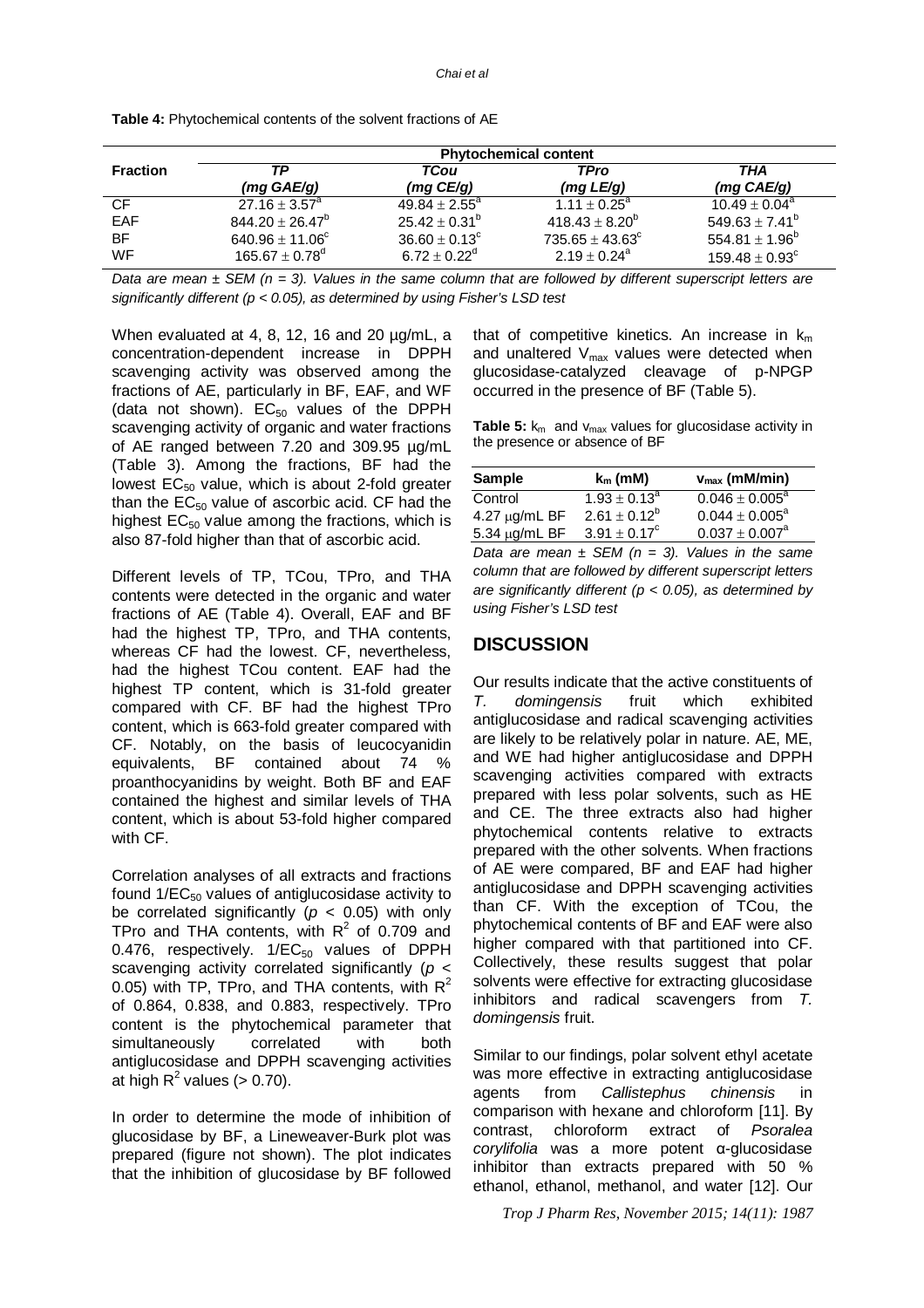observations, together with the aforementioned findings, suggest that optimal solvent polarity for the extraction of antiglucosidase agents from plant samples may not be easily predicted and is likely to be species or sample-dependent.

We found DPPH scavenging activity to be correlated with TP, THA and TPro contents to similar degrees. This concurs with previous reports of correlations between DPPH scavenging activity and TP and THA contents in other plants [13-15]. Positive correlations between DPPH scavenging activity and TPro were also reported for rhizome extracts of highland ferns [14]. When previously screening hot water extracts of *T. domingensis* fruit and flowers for antiglucosidase and antioxidant activity, we found the highest activities in the fruit extract, which also had the highest TPro content [6]. In this study, the antiglucosidase activity of *T. domingensis* fruit extracts and fractions correlated more strongly with TPro content and weakly with THA content. Likewise, in highland ferns, THA content was either less strongly or not correlated to antiglucosidase activity when compared with TPro content [14]. Taking into account our current results and reported evidence in the literature, TPro of *T. domingensis* fruit is a promising source of both glucosidase inhibitors and radical scavengers. On the other hand, THA of *T. domingensis* fruit is likely an important contributor of radical scavenging activity only.

Among all extracts and fractions analyzed, BF stood out as a dual-function antiglucosidase and radical scavenging agent of high potency. BF was a stronger inhibitor of α-glucosidase when compared with quercetin. In addition, based on the comparison of  $EC_{50}$  values, the potency of BF as a radical scavenger was in the same order of magnitude as that of ascorbic acid. BF had the highest TPro content among all extracts and fractions analyzed. Thus, TPro is likely responsible for the potent dual bioactivities in the TPro-rich BF. Our findings corroborate with the reports of concurrent antiglucosidase and antioxidant activities in proanthocyanidins isolated from black chokeberry [16] and persimmon peel [17].

Our enzyme kinetic study suggests that TPro-rich BF contained active constituents that were possibly able to bind to the catalytic site of αglucosidase, thus acting as competitive inhibitors. Acetone extract of the leaves of *Picralima nitida* was also reported to be a competitive inhibitor of α-glucosidase [18], although there are more reports of plant extracts and natural products as non-competitive [19,20]

and mixed-type  $[21]$   $\alpha$ -glucosidase inhibitors. Our study revealed that BF differs in its mode of inhibition from quercetin, which exerts either noncompetitive [22] or mixed-type [23,24] inhibition on α-glucosidase. Notably, the mode of glucosidase inhibition by BF is the same as that of acarbose, miglitol, and voglibose, three oral antihyperglycemic drugs [25]. An advantage of competitive inhibitors is that their inhibitory action is reversible, thus allowing undesirable effects to be readily mitigated by decreasing the dosage of inhibitors used [26].

In this study, we used yeast α-glucosidase for the evaluation of antiglucosidase activity. Yeast α-glucosidase is available in pure form from commercial sources and has been widely used as a model for investigating antiglucosidase properties of natural products. In grape skin and pomace extracts, inhibition against yeast αglucosidase correlated with inhibition against mammalian α-glucosidase and suppression of postprandial hyperglycemia in Streptozocininduced diabetic mice [27]. To assess the radical scavenging activity of *T. domingensis* fruit extracts and fractions, we have used the DPPH radical scavenging assay. The assay is widely used for antioxidant screening since it is rapid and simple, using DPPH radicals which are stable and commercially available. However, DPPH radicals have very little similarity to the highly reactive and transient oxygen radicals, such as hydroxyl, peroxyl and superoxide anion radicals, which occur in biological systems [28]. Thus the ability of the *T. domingensis* extracts and fractions to scavenge biologically relevant radicals should be investigated.

# **CONCLUSION**

In this study, we found that *T. domingensis* fruit is rich in polar bioactive constituents, as evidenced by the high phytochemical contents and strong bioactivities of extracts prepared with polar solvents. Correlation analysis suggests that proanthocyanidins of *T. domingensis* fruit are a promising source of both antiglucosidase inhibitors and radical scavengers. Proanthocyanidins-rich butanol fraction of acetone extract showed more potent antiglucosidase activity than quercetin and strong radical scavenging activity comparable to that of ascorbic acid. The results provide a strong rationale for future exploration of *T. domingensis* fruit as a novel source of antihyperglycemic agent with concurrent antioxidant activity.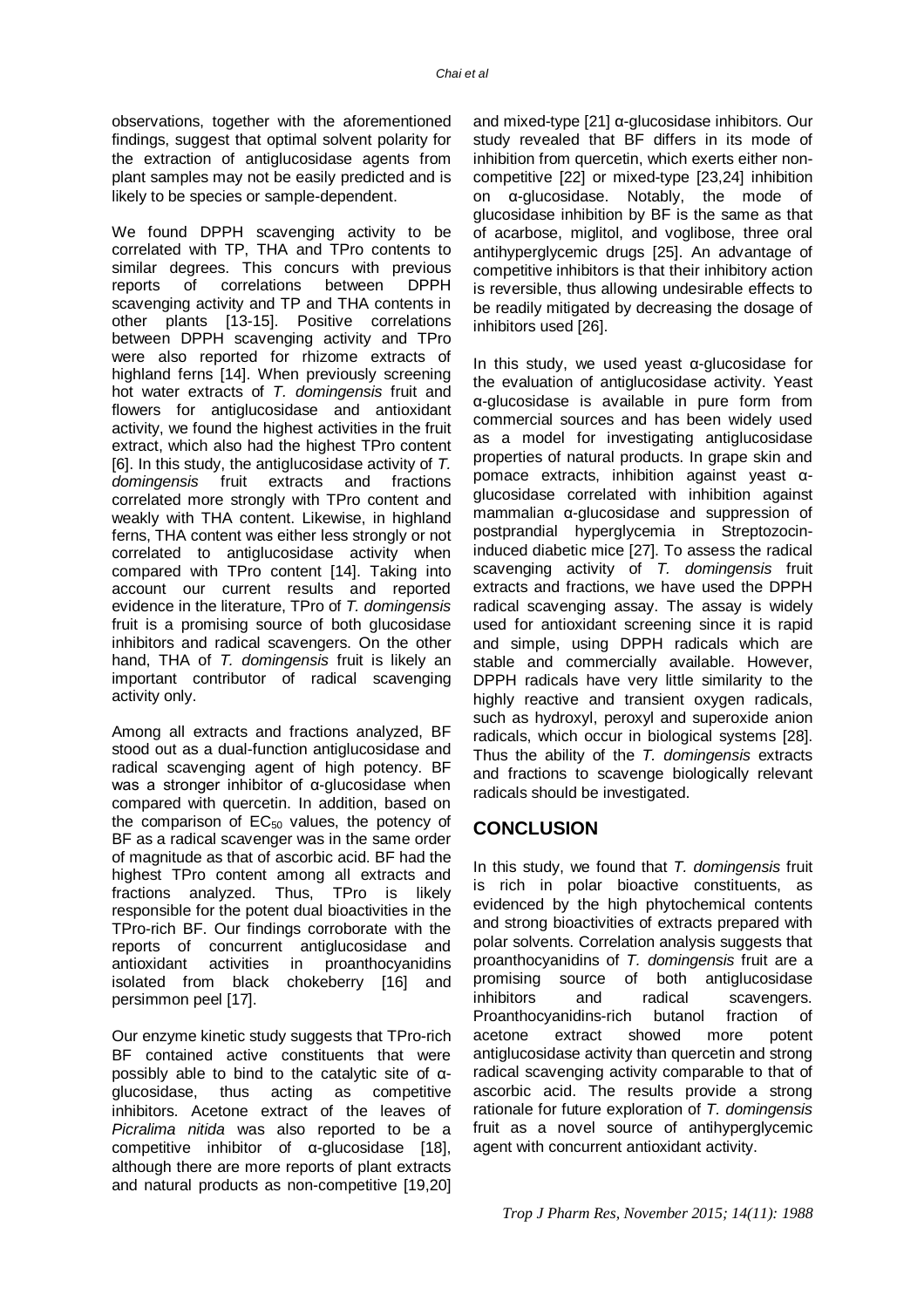# **ACKNOWLEDGEMENT**

This study was supported by UTAR Research Fund which is gratefully acknowledged.

# **REFERENCES**

- *1. Aryangat A, Gerich J. Type 2 diabetes: Postprandial hyperglycemia and increased cardiovascular risk. Vasc Health Risk Manag 2010; 6: 145-155.*
- *2. Tundis R, Loizzo MR, Menichini F. Natural products as alpha-amylase and alpha-glucosidase inhibitors and their hypoglycaemic potential in the treatment of diabetes: An update. Mini Rev Med Chem 2010; 10(4): 315-331.*
- *3. Etxeberria U, De La Garza AL, Campin J, Martnez JA, Milagro FI. Antidiabetic effects of natural plant extracts via inhibition of carbohydrate hydrolysis enzymes with emphasis on pancreatic alpha amylase. Expert Opin Ther Targets 2012; 16(3): 269- 297.*
- *4. Sezik E, Yeşilada E, Tabata M, Honda G, Takaishi Y, Fujita T, Tanaka T, Takeda Y. Traditional medicine in Turkey VIII. Folk medicine in east Anatolia; Erzurum, Erzincan, Agri, Kars, Igdir provinces. Economic Botany 1997; 51(3): 195-211.*
- *5. Zhou J, Xie G, Yan X. Encyclopedia of Traditional Chinese Medicines: Molecular Structures, Pharmacological Activities, Natural Sources and Applications. Vol 5. Berlin, Germany: Springer-Verlag; 2011. 589 p.*
- *6. Chai T-T, Mohan M, Ong H-C, Wong F-C. Antioxidant, iron-chelating and anti-glucosidase activities of Typha domingensis Pers. (Typhaceae). Trop J Pharm Res 2014; 13(1): 67-72.*
- *7. Jo S, Lee H, Apostolidis E, Jang H, Kwon Y. Comparison of antioxidant potential and rat intestinal alphaglucosidase inhibitory activities of quercetin, rutin, and isoquercetin. Int J Appl Res Nat Prod 2009; 2: 52 - 60.*
- *8. Kim S, Jo S, Kwon Y, Hwang J. Effects of onion (Allium cepa L.) extract administration on intestinal alphaglucosidases activities and spikes in postprandial blood glucose levels in SD rats model. Int J Mol Sci 2011; 12: 3757-3769.*
- *9. Chai T-T, Wong F-C. Whole-plant profiling of total phenolic and flavonoid contents, antioxidant capacity and nitric oxide scavenging capacity of Turnera subulata. J Med Plants Res 2012; 6(9): 1730-1735.*
- *10. Amorim E, Castro V, Melo J, Corrêa A, Peixoto Sobrinho TJS (2012) Standard operating procedures (SOP) for the spectrophotometric determination of phenolic compounds contained in plant samples. Latest Research into Quality Control, ed Akyar I (InTech, Rijeka, Croatia), pp 47-66.*
- *11. Zhang X, Liu Z, Bi X, Liu J, Li W, Zhao Y. Flavonoids and its derivatives from Callistephus chinensis flowers*

*and their inhibitory activities against α-glucosidase. EXCLI J 2013; 12: 956-966.*

- *12. Oh KY, Lee JH, Curtis-Long MJ, Cho JK, Kim JY, Lee WS, Park KH. Glycosidase inhibitory phenolic compounds from the seed of Psoralea corylifolia. Food Chem 2010; 121(4): 940-945.*
- *13. Vladimir-Knežević S, Blažeković B, Bival Štefan M, Alegro A, Kőszegi T, Petrik J. Antioxidant activities and polyphenolic contents of three selected Micromeria species from Croatia. Molecules 2011; 16(2): 1454-1470.*
- *14. Chai T-T, Elamparuthi S, Yong A-L, Quah Y, Ong H-C, Wong F-C. Antibacterial, anti-glucosidase, and antioxidant activities of selected highland ferns of Malaysia. Bot Stud 2013; 54(1): 55.*
- *15. Chai T-T, Panirchellvum E, Ong H-C, Wong F-C. Phenolic contents and antioxidant properties of Stenochlaena palustris, an edible medicinal fern. Bot Stud 2012; 53(4): 439-446.*
- *16. Bräunlich M, Slimestad R, Wangensteen H, Brede C, Malterud K, Barsett H. Extracts, anthocyanins and procyanidins from Aronia melanocarpa as radical scavengers and enzyme inhibitors. Nutrients 2013; 5(3): 663-678.*
- *17. Lee YA, Eun JC, Tanaka T, Yokozawa T. Inhibitory activities of proanthocyanidins from persimmon against oxidative stress and digestive enzymes related to diabetes. J Nutr Sci Vitaminol 2007; 53(3): 287-292.*
- *18. Kazeem MI, Ogunbiyi JV, Ashafa AO. In vitro studies on the inhibition of α-amylase and α-glucosidase by leaf extracts of Picralima nitida (Stapf). Trop J Pharm Res 2013; 12(5): 719-725.*
- *19. Liu X, Luo J, Kong L. Phenylethyl cinnamides as potential α-glucosidase inhibitors from the roots of Solanum melongena. Nat Prod Commun 2011; 6(6): 851-853.*
- *20. Ha TJ, Lee JH, Lee MH, Lee BW, Kwon HS, Park CH, Shim KB, Kim HT, Baek IY, Jang DS. Isolation and identification of phenolic compounds from the seeds of Perilla frutescens (L.) and their inhibitory activities against α-glucosidase and aldose reductase. Food Chem 2012; 135(3): 1397-1403.*
- *21. Escandón-Rivera S, González-Andrade M, Bye R, Linares E, Navarrete A, Mata R. α-Glucosidase inhibitors from Brickellia cavanillesii. J Nat Prod 2012; 75(5): 968-974.*
- *22. Lee DS, Jong GK, Lee SH. Inhibition of α-glucosidase activity by quercetin. Korean J Microbiol Biotech 2006; 34(4): 368-372.*
- *23. Tadera K, Minami Y, Takamatsu K, Matsuoka T. Inhibition of α-glucosidase and α-amylase by flavonoids. J Nutr Sci Vitaminol 2006; 52(2): 149-153.*
- *24. Li YQ, Zhou FC, Gao F, Bian JS, Shan F. Comparative evaluation of quercetin, isoquercetin and rutin as inhibitors of α-glucosidase. J Agric Food Chem 2009; 57(24): 11463-11468.*

*Trop J Pharm Res, November 2015; 14(11): 1989*